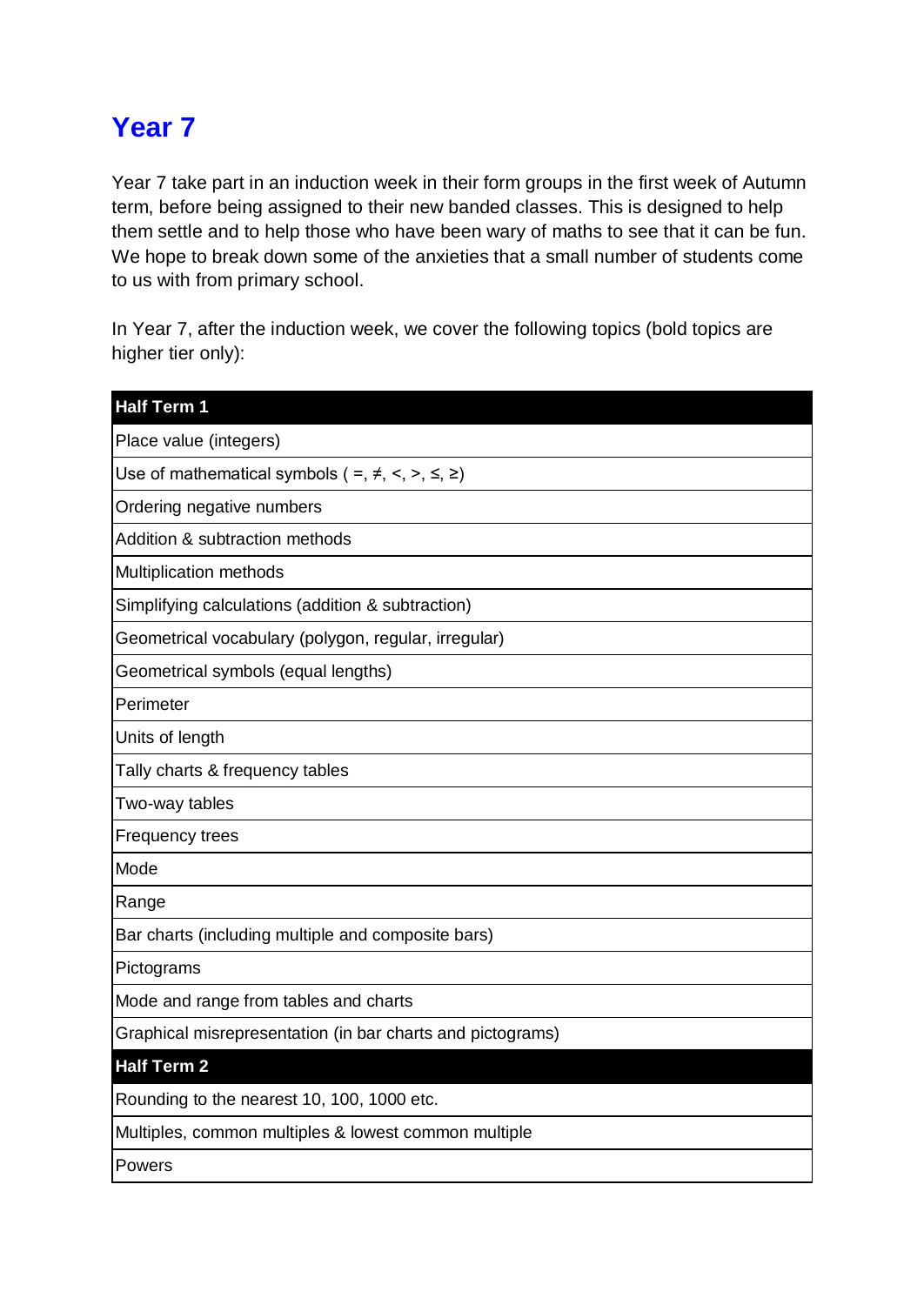**Estimation** 

Simplifying calculations (multiplication)

Geometrical vocabulary (parallel, perpendicular, right-angle)

Geometrical symbols (parallel, perpendicular, right-angle)

Properties of squares, rectangles & parallelograms

Area of a rectangle

Area of rectilinear shapes

Area of a parallelogram

Units of area

Algebraic vocabulary (equation, formula)

Systematic listing strategies (e.g. menu choices)

**The product rule for counting**

## **Half Term 3**

Addition & subtraction of negative numbers

Place value (decimals)

Addition & subtraction of decimals

Rounding to the nearest whole number

Division methods

Multiplication & division of negative numbers

Inverse operations

Algebraic manipulation, including understanding of:

- ab in place of a x b

- 3y in place of  $y + y + y$  and  $3 \times y$ 

- a^2 in place of a  $\times$  a, a^3 in place of a  $\times$  a  $\times$  a, a^2b in place of a  $\times$  a  $\times$  b

- coefficient of 1 not shown

Algebraic vocabulary (expression, term)

Translation of simple situations or procedures into algebraic expressions

Algebraic substitution

Algebraic simplification by collecting like terms

Function notation

Function machines

**Half Term 4**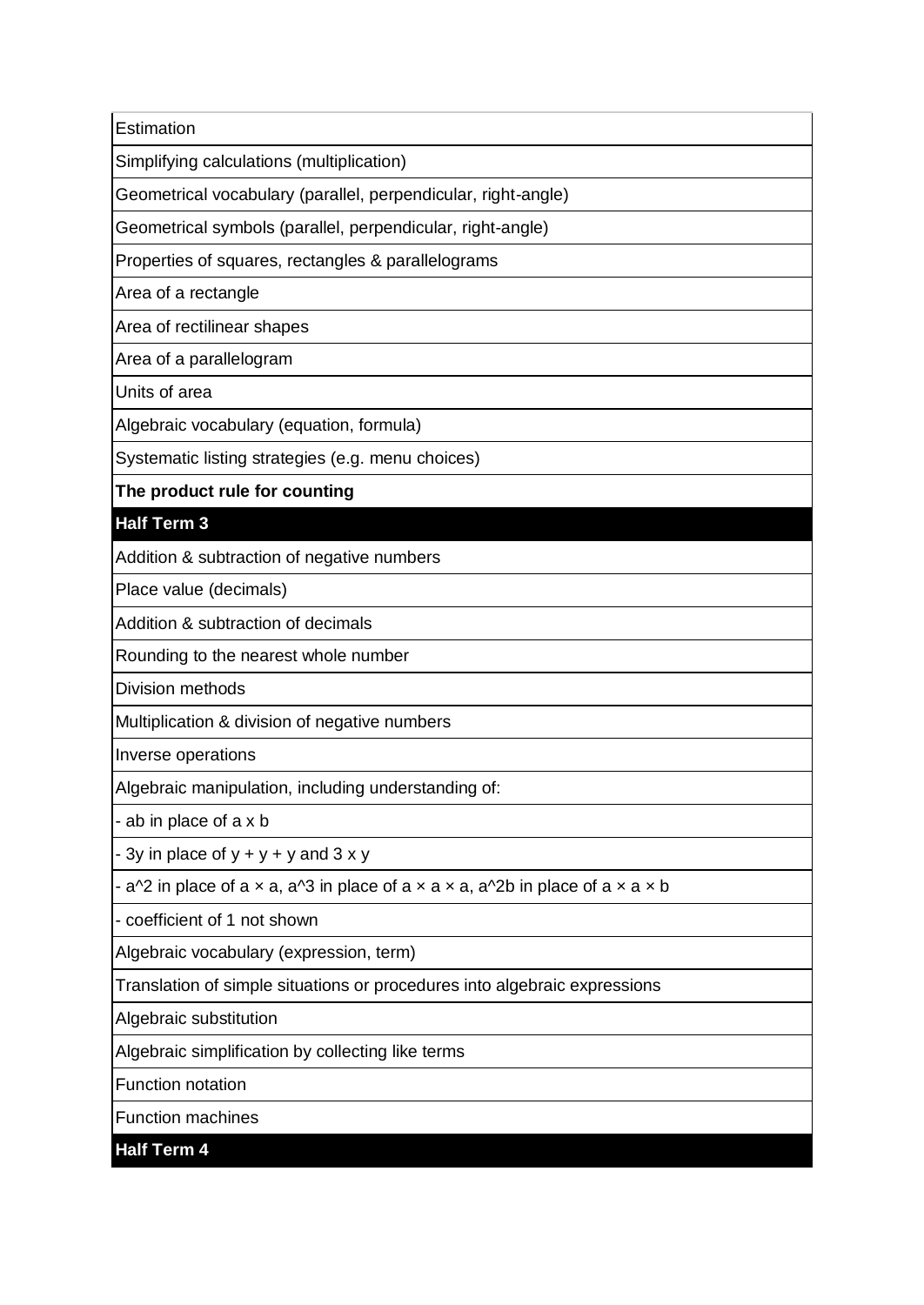Powers and roots

Rounding to decimal places

**Estimating the root of any given positive number**

Calculating with roots

Factors, common factors & highest common factor

Definition: fraction

Expression of one quantity as a fraction of another

Equivalent fractions (including mixed and improper fractions)

Ordering fractions

Division with remainder

Division by powers of 10

Division of decimals by integers

Geometrical vocabulary for 2D shapes: points, lines, vertices, planes

Geometrical representation for 2D shapes:

- point: A

- line: AB

- angle: ABC

- shape: ABCD

Measurement of line segments in geometrical figures

Conversion between metric units of length

Angle rules: angles at a point

Angle rules: angles at a point on a straight line

Angle rules: vertically opposite angles

Measurement of angles using a protractor

## **Half Term 5**

Conversion between terminating decimals and fractions

Finding a fraction of an amount

Multiplication of fractions

Multiplication of decimals

Simplifying calculations (division)

Order of operations

Ratio notation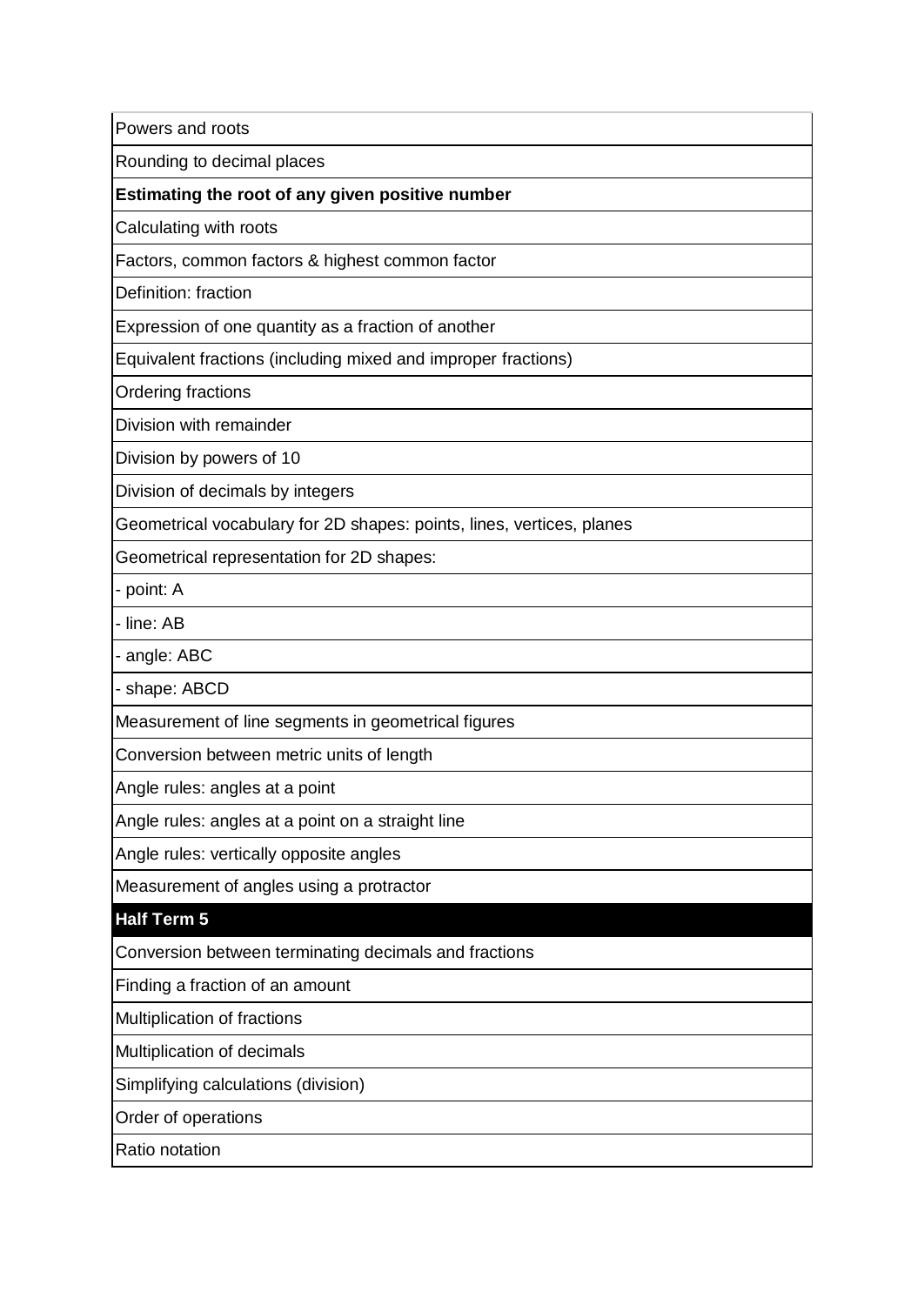Equivalent ratios

Properties of triangles (including types of triangle)

Definition: congruent

Angle rules: sum of angles in a triangle

Angle rules: base angles of an isosceles triangle

Use the sum of angles in a triangle to find the sum of angles in any polygon

Interior angles of polygons

Exterior angles of polygons

Use maps & scale drawings

Median

Quartiles and the interquartile range from a list of data

Advantages and implications of merging data

Median from tables & charts

Class containing the median (for grouped data)

## **Half Term 6**

Express the division of a quantity into two parts as a ratio

Definition: percentage

Conversion between percentages and fractions

Conversion between percentages and decimals

Finding a percentage of an amount

Division of decimals by decimals

Addition & subtraction of fractions

Division of and by fractions

Use of place value to simplify calculations

Prime numbers and prime factorisation

Simple interest

Repeated proportional change (e.g. compound interest, depreciation etc)

Area of a triangle

Area of composite shapes

Conversion between metric units of area

Coordinates in all four quadrants

Straight-line graphs of the form y=a and x=a